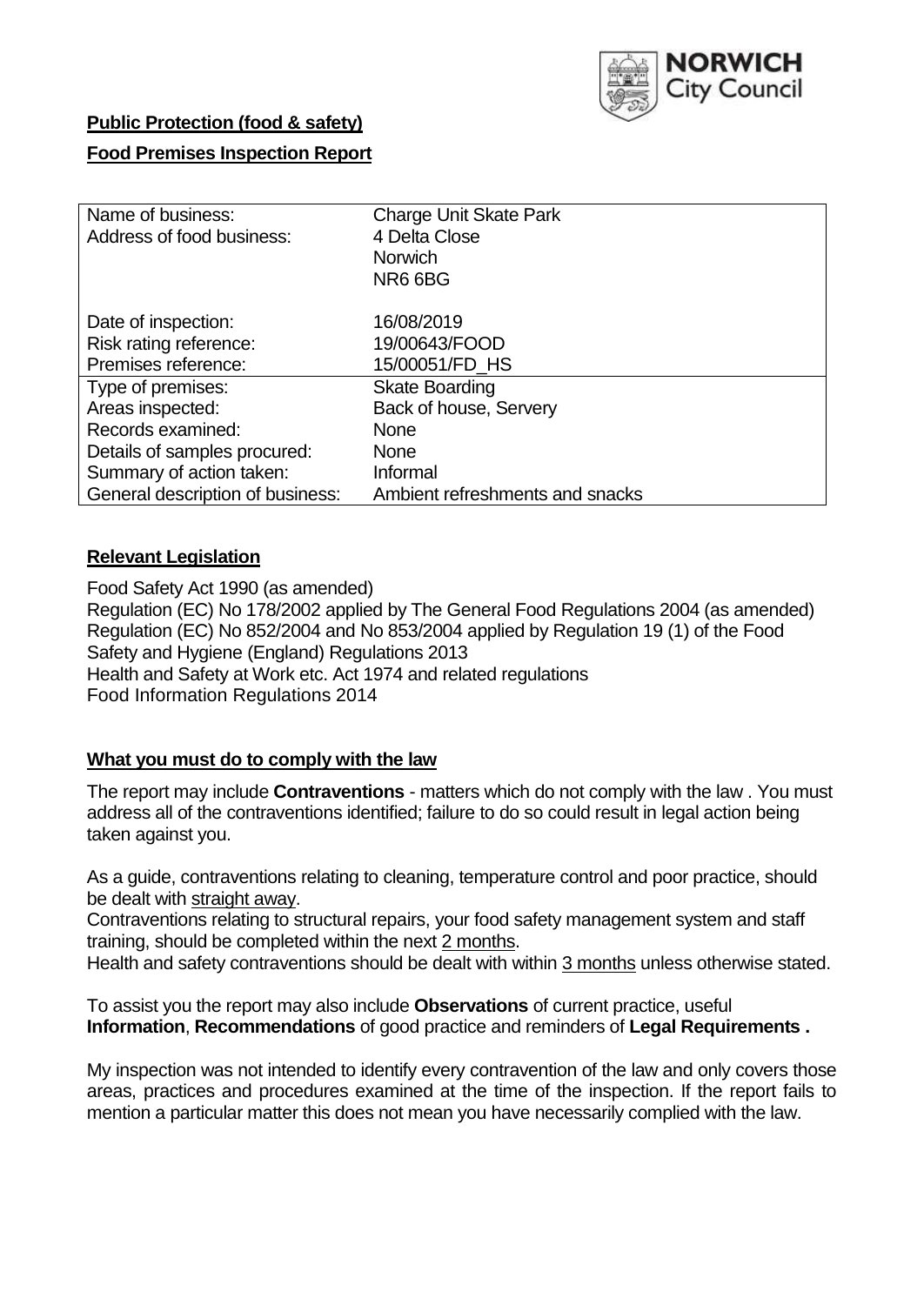## **FOOD SAFETY**

#### **How we calculate your Food Hygiene Rating:**

The food safety section has been divided into the three areas which you are scored against for the hygiene rating: 1. food hygiene and safety procedures, 2. structural requirements and 3. confidence in management/control procedures. Each section begins with a summary of what was observed and the score you have been given. Details of how these scores combine to produce your overall food hygiene rating are shown in the table.

| <b>Compliance Area</b>                     |          |                  |           | <b>You Score</b> |                |    |           |    |                |  |  |
|--------------------------------------------|----------|------------------|-----------|------------------|----------------|----|-----------|----|----------------|--|--|
| Food Hygiene and Safety                    |          |                  | $\Omega$  | 5                | 10             | 15 | 20        | 25 |                |  |  |
| <b>Structure and Cleaning</b>              |          |                  | $\Omega$  | 5                | 10             | 15 | 20        | 25 |                |  |  |
| Confidence in management & control systems |          |                  | $\Omega$  | 5                | 10             | 15 | 20        | 30 |                |  |  |
|                                            |          |                  |           |                  |                |    |           |    |                |  |  |
| <b>Your Total score</b>                    | $0 - 15$ | 20               | $25 - 30$ |                  | $35 - 40$      |    | $45 - 50$ |    | > 50           |  |  |
| <b>Your Worst score</b>                    | 5        | 10 <sup>10</sup> | 10        |                  | 15             |    | 20        |    | $\blacksquare$ |  |  |
|                                            |          |                  |           |                  |                |    |           |    |                |  |  |
| <b>Your Rating is</b>                      | 5        | $\overline{4}$   |           | 3                | $\overline{2}$ |    |           |    |                |  |  |

Your Food Hygiene Rating is 3 - a generally satisfactory standard

## **1. Food Hygiene and Safety**

Food hygiene standards are high. You demonstrated a very good standard of compliance with legal requirements. You have safe food handling practices and procedures and all the necessary control measures to prevent cross-contamination are in place. Some minor contraventions require your attention. **(Score 5)**

 $000000$ 

#### Contamination risks

**Contravention** The following exposed food to the general risk of cross-contamination with bacteria or allergens or its physical contamination with dirt, foreign objects or chemicals:

 scoop for popcorn was left inside the display unit with the handle in contact with the food, keep it in separate clean container

#### Hand-washing

**Contravention** The following indicated that hand-washing was not suitably managed:

• the wash hands basins were dirty